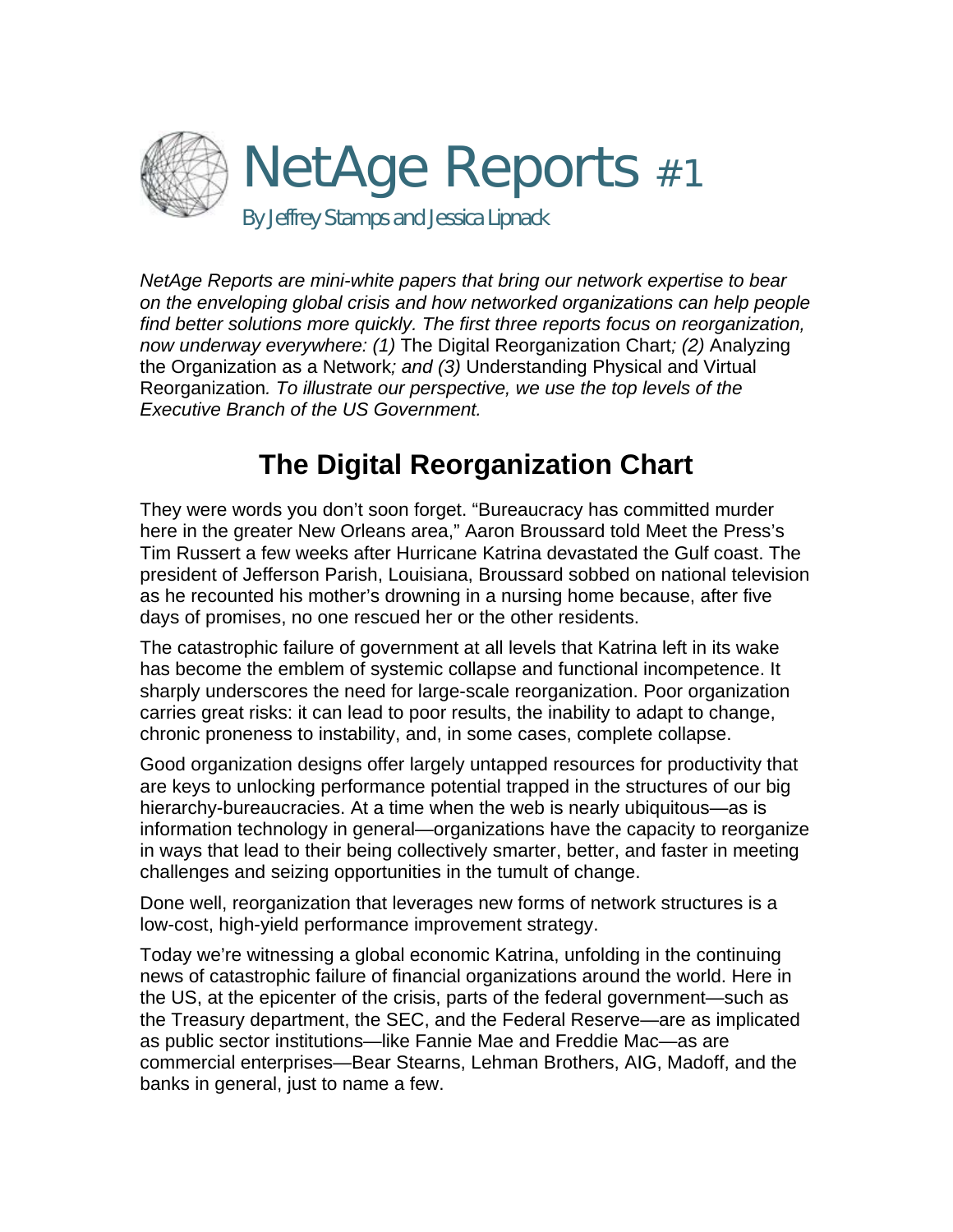The collapse of so many institutions at the same time screams out for reorganization, now unavoidable and now underway in all sectors. But before you whip out your organization chart and start crossing off boxes or stripping out layers, you would be well advised to remember this: simplistic reorganization often makes things worse.

After years of study of enterprises in many sectors, with varying missions, and of widely-divergent imperatives, we've developed an approach to smart reorganization. We recommend three interrelated actions, each with its own benefits that lead to smart and sustainable reorganization: visualize, analyze, and reorganize, both physically and virtually.



## **Visualize the Digital Org Chart**

Figure 1: Executive Branch Org Chart

To start the process of smart reorganization, first the enterprise needs an accurate picture of itself. Ask anyone in an organization for its org chart and typically you're handed a piece of paper—or sent to a website—with a box-andwire diagram showing a few dozen positions. Whether the organization in question has fifty employees or 50,000, the charts generally look the same—and the request for one rarely, if ever, produces an accurate map of the whole thing.

What this means is that the vast majority of people in control are running organizations whose true size, shape, and structure they never really see. Thus, the initial act is to create and maintain an accurate digitized organization chart that represents the entire reporting structure, one that is visible, navigable, and analyzable (see Figure 1, [live example\)](http://www.netage.com/economics/publish/USGov.html). With such a chart in hand, the organization then can: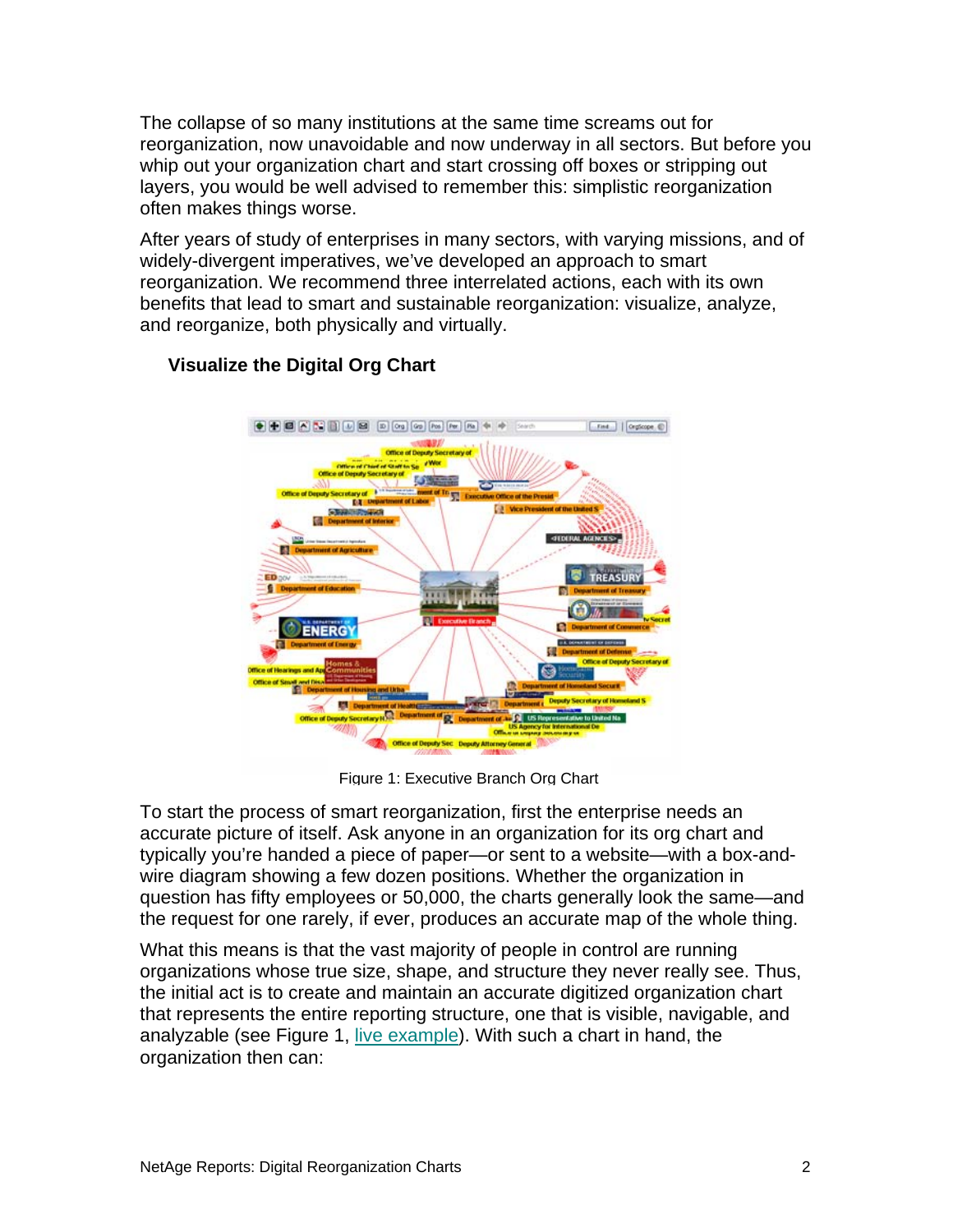- Publish public versions to the web so that anyone can access the map, leading to improved transparency, trust, and cross-organization collaboration;
- Overlay reporting relationships with additional matrix, team, process, and information connections that intersect positions regardless of who holds them, making for more cohesive, better "networked" organizations and providing greater insight into the complexity of each job;
- Attach missions, goals, and budgets to each organizational unit, making purposes and resource allocations visible; and
- Link public data related to each position, including physical location, wiki pages, websites, physical and virtual contact information.

#### **Analyze the Organization as a Network**

The next step is to run some basic business intelligence against the comprehensive map of the organization's reporting structure, using simple tools from the field of network science. Even rudimentary analysis allows the organization to quickly determine the management load of each position, pinpointing which jobs have the most potential for performance improvement and which are at greatest risk for burnout. With these results in hand, management is then in a position to:

- Better match people to the requirements of each position and understand its impact on the organization as a whole;
- Design internal communication strategies that allow leaders to reach everyone very quickly with key messages and information, thus avoiding the traditional communication cascade that is prone to message distortion;
- Craft individual development plans that reflect people's true leadership responsibilities;
- Allocate HR and IT resources to support those with the greatest need and potential to contribute to overall organizational improvement;

### **Reorganize Physically and Virtually to be Smarter, Better, Faster**

With an accurate, complete chart of the whole organization and an analysis of the comparative difficulty of each position, the enterprise is in an advantageous position. It can begin to consider reorganization intelligently. We recommend that the organization:

- Engage discussion about the purposes, roles, relationships that touch each executive, supervisory, and staff position along with their associated organizations;
- Experiment with different designs to see how the analytic metrics affect communication and decision-making capability; and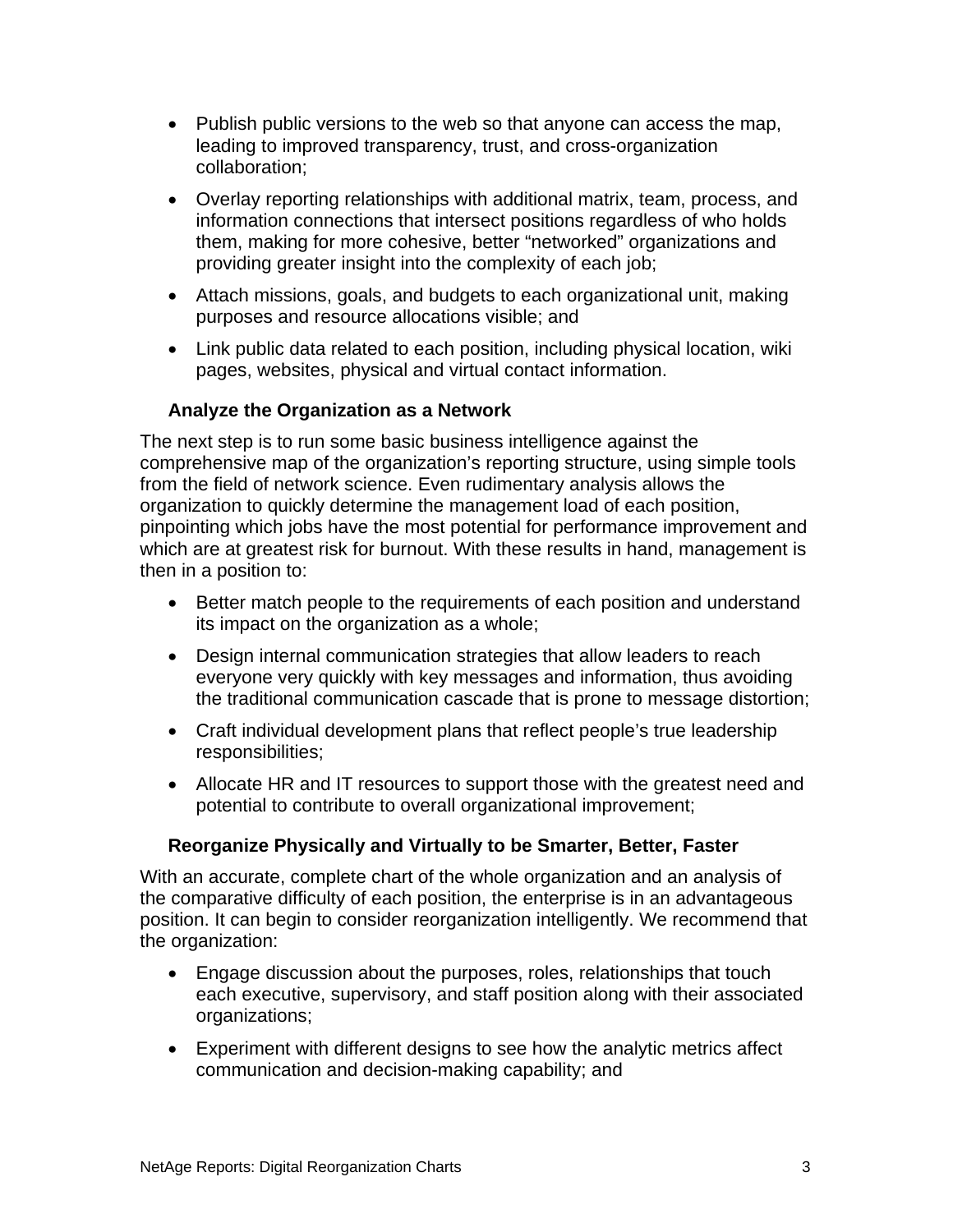• Use the "reorganized" map to help people understand the changes and gain a view of the organization as a whole, thus enabling them to make better local decisions that fit the global purpose.

## **Physical Hierarchy, the Topography of Government**

Regardless of the organizational design or reorganization strategy, it is important, as we said above, to first establish a realistic depiction of the "physical" organization, to get an accurate chart of its topography. This is the starting point for a "digital organization chart."

Put on "network glasses" and you can see the hierarchy as just a special case of a network, replete with nodes (positions) and links (relationships). Hierarchy's role, however, is changing. It increasingly is becoming a framework on which organizations weave a much richer and ever-changing tapestry of working networks.

A box on a formal organization chart represents a concrete job, the conjunction of a position and a person. Usually, that job is located somewhere. If it's a management job to which other people report—executive or supervisory—the box also represents an organization, large or small. For example, Barack Obama ran for the job of president, a position that leads the Executive Branch of the US Government, and comes with an Oval Office located in Washington, D.C. (see Figure 2).

The basic organizational unit is the position, not the person. These two "node" types, and



Figure 2: Box on Org Chart

thus two network types, overlap in the job. Each new cabinet secretary brings his or her own personal, social network to their new jobs. Indeed, their personal networks are primary considerations and qualifications for their positions. They will step into positions that themselves have myriad links to other positions, relationships that would be there regardless of who holds the office.

A position—one job fit for one person—is the concrete, mutually-exclusive smallest unit of the organization. It obeys the organizational equivalent of the Pauli Exclusion Principle in quantum physics, which says, essentially, that two things can't be in the same place at the same time.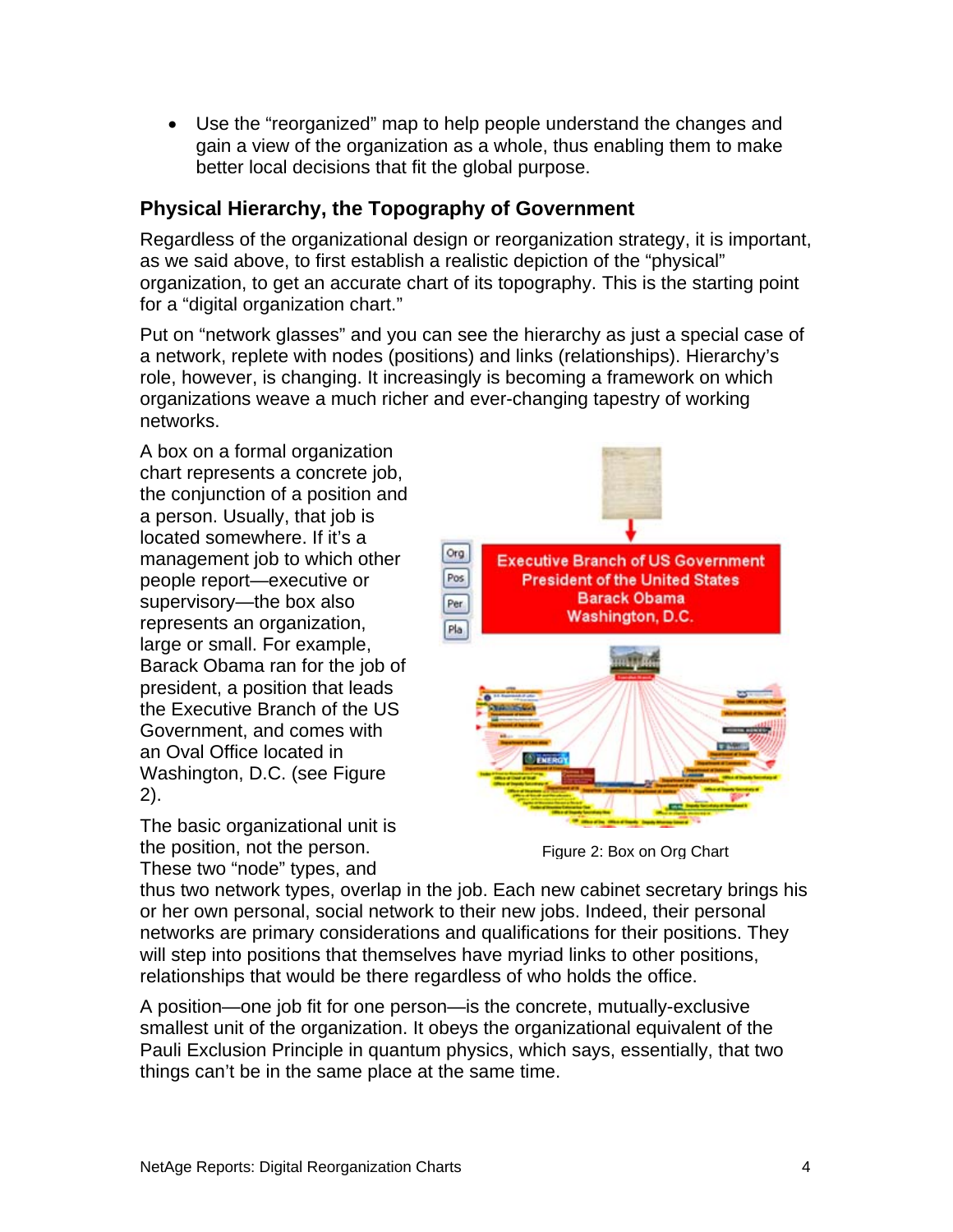Things are mutually exclusive—and so are people. No matter how many ways a person may be connected and interrelated, he or she is only one entity, one singular human being. Similarly, the position a person holds may be tied to a variety of organizational roles but there is only one HR record of the position, one authorizing paycheck link.

A primary function of hierarchy is to provide the complete classification system for the organization as a whole. Hierarchy makes a place for every job as a category of work and provides every*body* a place as a job-holder. These intersecting categories—people, positions, organizations, and places—provide the core nouns for the organizational language, the linguistic medium for internal communication.

Hierarchy also functions as the "end-of-the-day" accountability structure, the responsibility pathways of solid-line leadership making hard decisions. Thus, the hierarchy as a whole is a decision-making network that may perform poorly or well.

As a combined classification-responsibility system, hierarchy forms the organization's explicit mental model of its internal and external worlds, the basis of its collective intelligence and coordinated action—or lack of it.

Hierarchy has a role, and it is not going away. But its role in the whole structure is radically changing and, in the overall scheme of things, is diminishing because of the rise of other working relationships and organizational structures.

As we look to reorganize, it is critical to see the two types of hierarchy at work, one organizational and one social. Both represent barriers and opportunities in the positional and people networks that cross-hatch the enterprise in every job.

## **Organizing and Ranking Hierarchies**

We often conflate two different types of structure, organizing hierarchies and ranking hierarchies. Organizing hierarchies reflect a cross-domain principle from systems science, while ranking hierarchies reflect social and cultural principles.

The organizing hierarchy is a set of nested parent/child relationships that follow a general principle of physical, biological, and social structure. In abstract systems language, organizations are whole systems that have parts that are wholes themselves composed of parts that are wholes… and so on.

A rank may be related to but is distinctly different from the level of the position held. Rank and level have the same logical formulation, a superior-subordinate relationship, but rank is a social concept. It carries a value judgment, a pecking order, where up is "better than" down, and the higher you are the better you are. Indeed, the word "hierarchy," meaning "Bishop [hierarch] rule," was first used around 1880 for ecclesiastical purposes, to establish a ranking system with God at the top with authority flowing down through the Church organization.

Both types of hierarchies exist. People have ranks in social hierarchies while positions have levels in organizational hierarchies.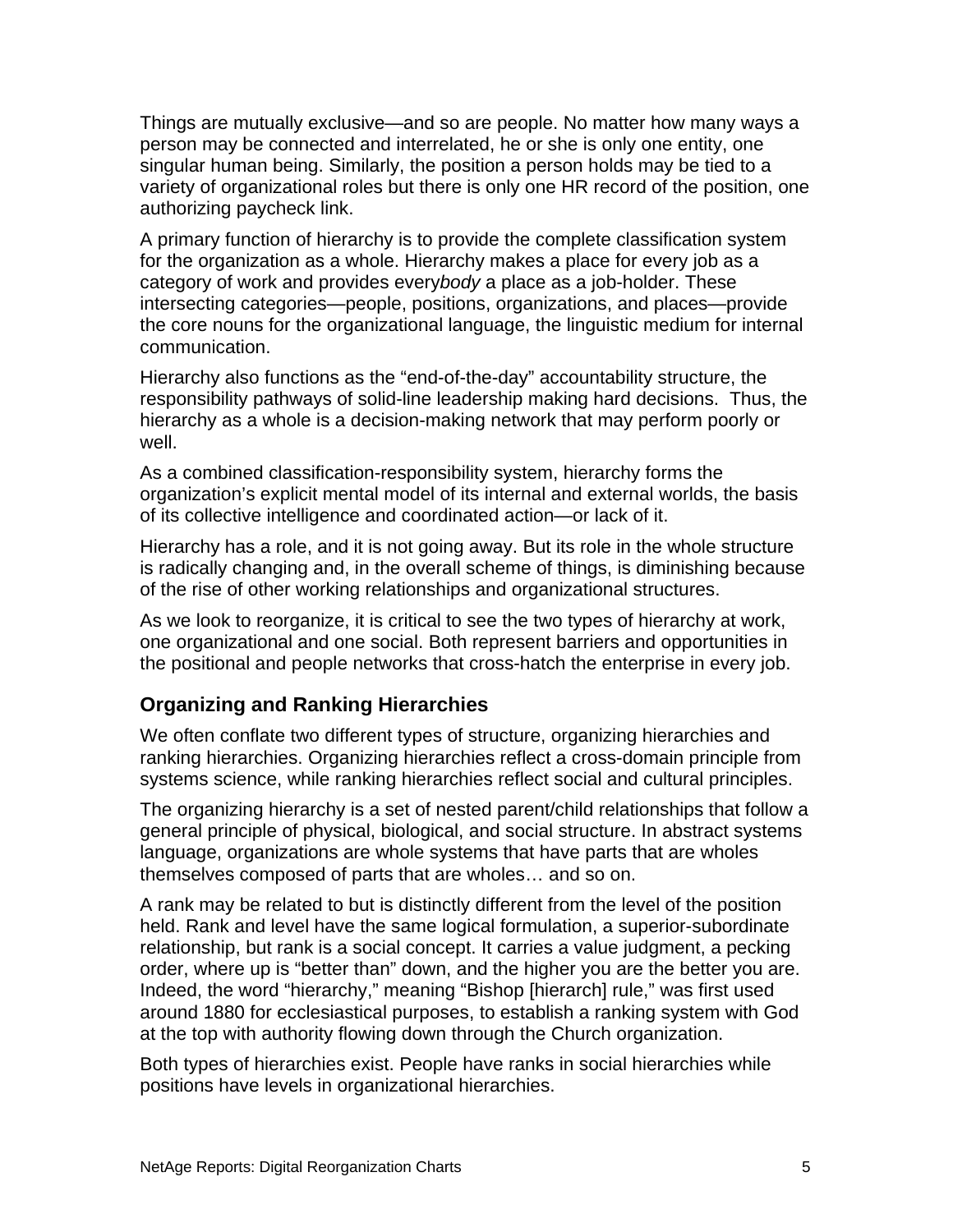It is easy to see this difference in the military. There, people have a rank they earn and hold individually, and even carry into retirement. At the same time, over the course of their careers, they rotate through a variety of organizational positions at different levels within the chain of command. Similarly, career government employees carry a civil service ranking, their "pay grade." Members of the Senior Executive Service carry top civil service grades equivalent to generals and admirals in the military. These are the levels right under the political layers in the federal structure. People carry their pay-grade, while the institution holds the job.

Hierarchy, as a near-universal organizing principle of nature, is here to stay. Hierarchy as a ranking system, however, is really a social and cultural issue. In the 21<sup>st</sup> century, ranking structures are shaking everywhere. At the roots, quite literally, of so much of the economic disaster lie personal prerogatives of rank taken without regard for organizational responsibility—e.g., inflated CEO salaries for atrocious leadership performance.

Given the complexity and elegance of these aspects of organizational design, we issue this strong warning: *Don't throw out the organizing baby with the ranking bathwater of hierarchy.*

### **Visualize the Networks**

Hierarchy is the infrastructure of the networked organization. Each position has a level, an "elevation" in organizational terms. It is equivalent to a physical topography, like an organizational Google Earth. In physical mapping systems, the earth-as-it-is is stitched together at different resolutions corresponding to an "eye altitude." This enables you to zoom out to the planet as a whole or in to scales of detail down to close to a square meter, about the size of a person standing or sitting. As the planet as a whole is our common root of physical existence, so the root position of an organization encompasses it as a whole, representing the highest eye altitude.

On top of the actual physical topography of the earth, at any altitude, you can add layers of location-related information and associations, whether networks of roads or networks of McDonalds, that you can click on and off in any number of combinations. Government boundaries, how the human world has divided up the earth, quite literally the dirt beneath our feet, come into view then disappear as you fly down from the global view to national, state, and local scales of resolution.

In organizations, network layers reveal additional patterns of real working relationships between the fixed positional units of hierarchy. These include matrix reports, council, committee, task force and team memberships, and process flows. These observable, relatively objective relationships are those that are written down, officially recognized as taking chunks of people's time, and often associated with budget items. On top of these relationships, there are all the layers of relatively subjective informal and social relationships that connect people to people.